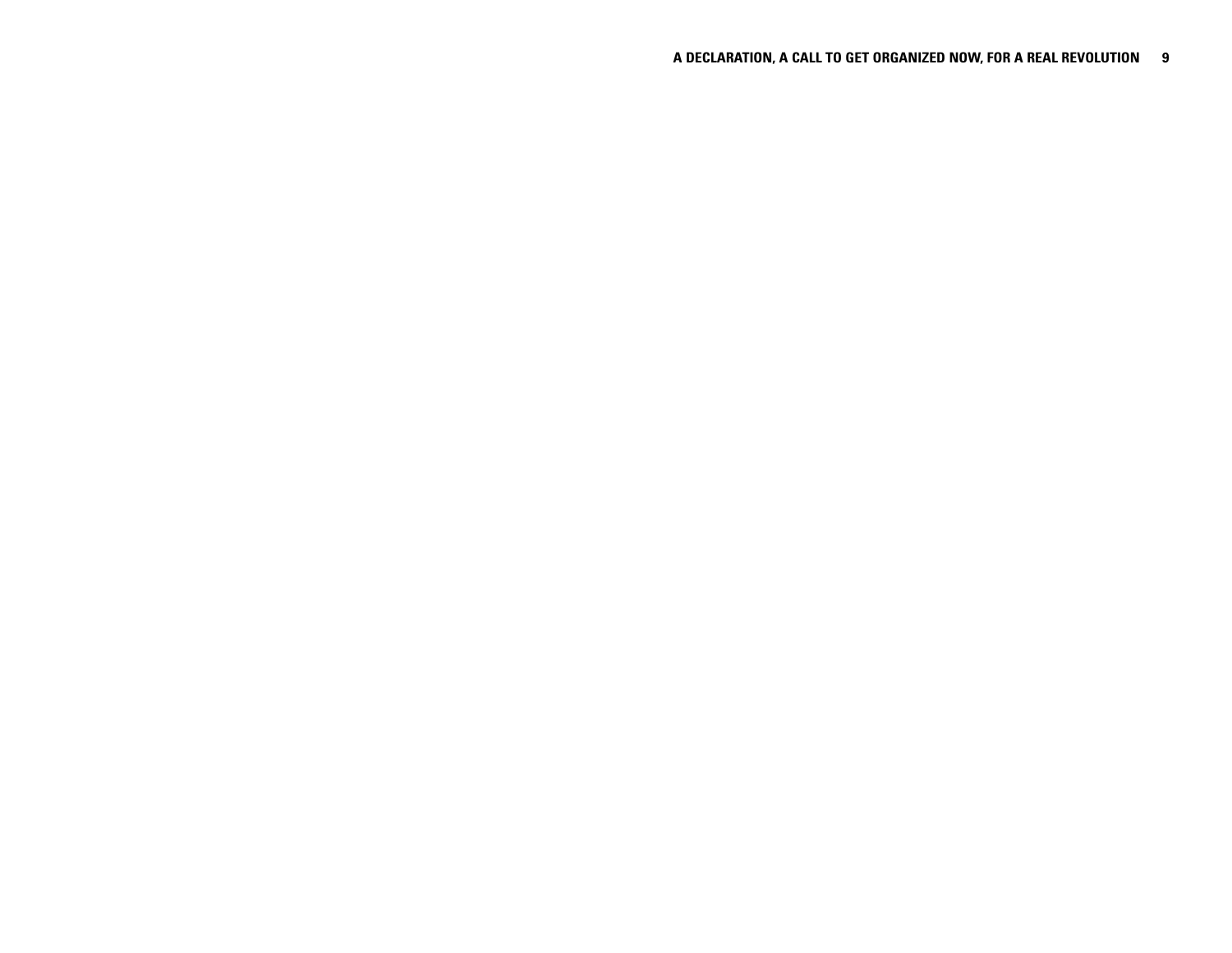To get deeper into this, there is also a longer version of this statement, which you can get directly from people representing for this revolution who are out in the neighborhoods and other places, and you can go to revcom.us.

*FROM THE REVCOMS www.revcom.us* 

## **A DECLARATION, A CALL TO GET ORGANIZED NOWFOR A REAL REVOLUTION**

Let's get down to basics: **We need a revolution nothing less!**

To everyone who can't stand this world the way it is ... who is sick and tired of so many people being treated as less than human ... who knows that the claim of "liberty and justice for all" is a cruel lie ... who is righteously enraged that injustice and inequality go on, and on, and on, despite false promises and honeyed words from people in power (or those seeking power) ... everyone who agonizes about where things are headed and the fact that to be young now means being denied a decent future, or any future at all ...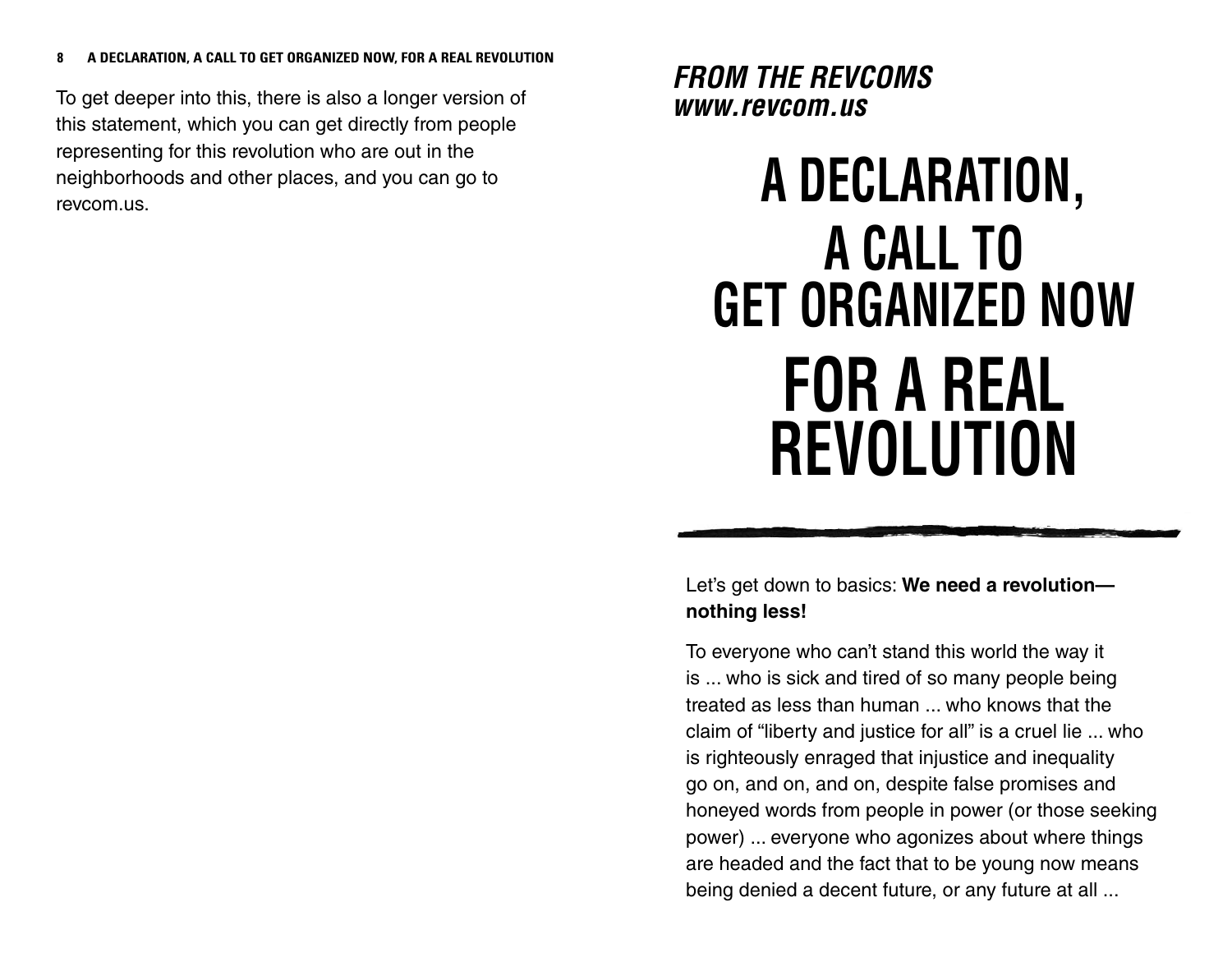everyone who has ever dreamed about something much better, or even wondered whether that is possible ... everyone who hungers for a world without oppression, exploitation, poverty, and destruction of the environment ... everyone who has the heart to fight for something that is really worth fighting for: **You need to be part of this revolution.**

### **This revolution is not just "a good idea"—it is actually possible.**

Is this for real? Are we serious about this, and can we back it up? YES. We are not here to repeat garbage that may be "popular" or to spread the lies we are constantly told by the people in power and their mouthpieces in the media and elsewhere. We are here to bring the truth. So here are some basic truths that we need to understand and live by.

**1.** The system we live under, the system of capitalism-imperialism destroys lives and crushes spirits. It is the source of endless horrors for the majority of people in this country and all around the world, and it is increasingly threatening the very existence of humanity. The military of this country is not carrying out an "honorable service"—and it is not some "bad ass" force that people should respect. It is doing the same thing around the world, on a massive scale, that the police are doing here: carrying out the cowardly killing and terrorizing of people in the service

up to this system and its murderous enforcers and to change the whole "terrain" (the political, social and cultural situation and "atmosphere") throughout society, in order to weaken the hold of this system over people, win people away from acting to strengthen and enforce this system, and create the best possible conditions for this revolution to succeed.

To come back to basics: **We need revolution—a real revolution. We cannot afford to waste these rare times and circumstances that could be ripened into a real chance to make revolution. We cannot afford to squander the rare and precious leadership we have for this revolution. We have to get busy, build the movement and the organized forces for revolution all over the country, and work together tirelessly for this revolution, to actively prepare for the situation where this system can be brought down and something much better brought into being.**

To get more of the tools and the knowledge you need to become part of this revolution, and to go to work building for this revolution, get with those representing for this revolution right now, become part of the Revolution Clubs around the country, go to our website revcom.us regularly, and watch The RNL—Revolution Nothing Less—Show every week.

> **youtube.com/therevcoms** Thursdays • 5 pm PT / 8 pm ET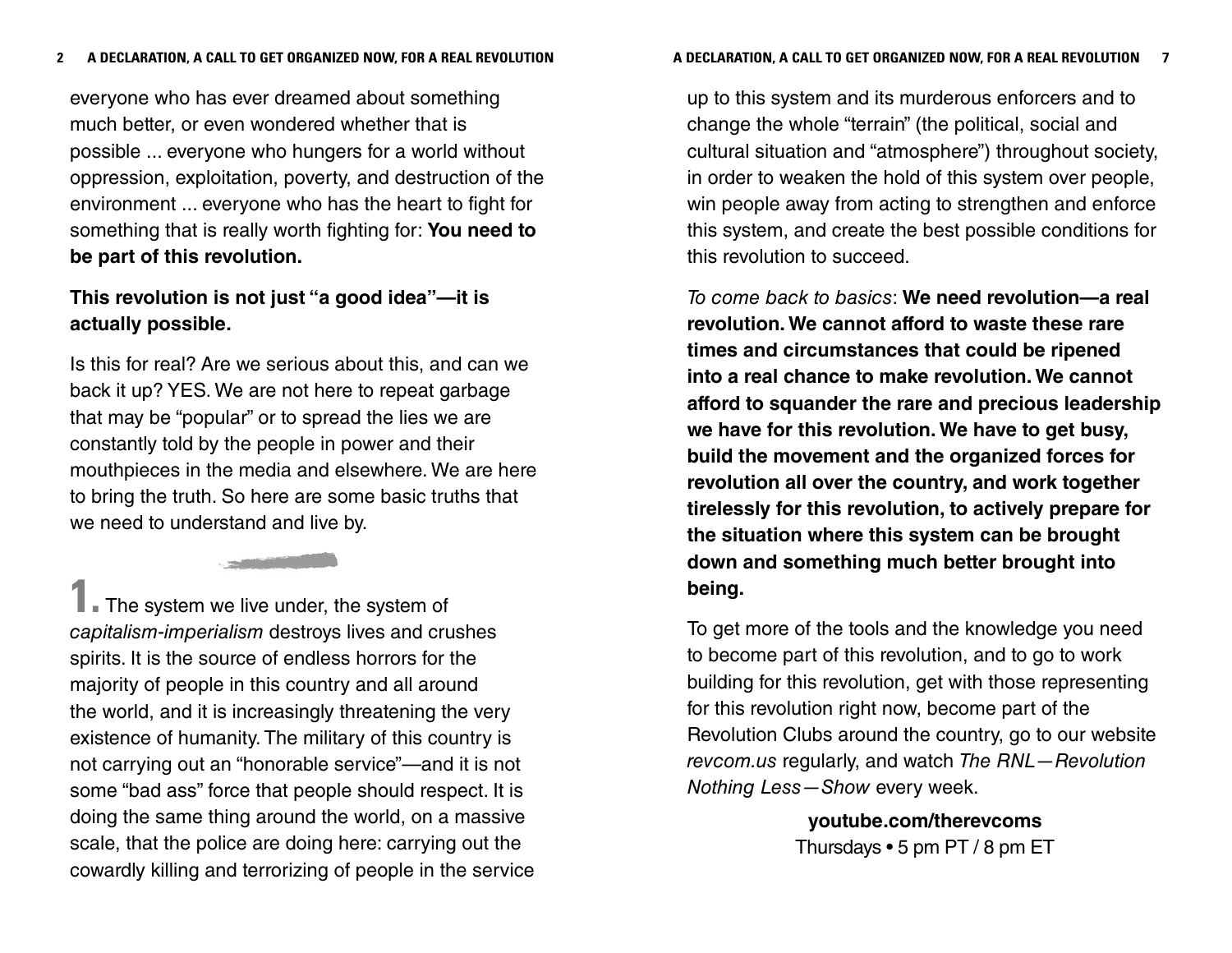for real—become part of this revolution, and follow this revolutionary leadership. We need to organize more and more people into the ranks of the revolution.

Organizing people into this revolution means reaching out to all sorts of people—not just where there are protests and rebellions against oppression and injustice, but everywhere throughout society spreading the word about revolution and getting people together (in real life and online) to grapple with why an actual revolution is necessary, what such a revolution involves, and what kind of society this is aiming for. This will enable people who are new to the revolution to themselves become organizers for this revolution and to recruit more and more people to do the same. On this basis, and through the growing ranks of the revolution acting together as an increasingly powerful force, it will be possible to attract and organize the necessary numbers, and build up the necessary strength, to be in the position to do what needs to be done.

We need to struggle hard with people to take up the orientation and strategy, the values and goals, for this revolution, and dedicate themselves to working for this revolution, while we unite growing numbers to fight the abuse, brutality and destruction perpetrated by this system, and through all this get thousands and then millions of people prepared and steeled to do away with this system that brings so much hell to people. We need to wield this growing revolutionary force to stand

of the biggest oppressors in the world, the rulers of this country. And it is a major cause of the destruction of the environment.

It is a hard but basic truth: For the masses of people, and ultimately for humanity as a whole, there is no future, or no future worth living, under this system.

But there is a way to a world and a future that is worth living, and is worth fighting for right now: **revolution** —a real revolution, not playing around with a few changes that leave this system in place and in power, while benefitting only a small number. A revolution means a force of millions, drawn from many different parts of society and organized for an all-out fight to overthrow this system and replace it with a radically different and much better economic and political system, a socialist system, based on meeting the needs of the people and carrying forward the fight for a communist world where there will finally be an end, everywhere, to the exploitation, oppression, and destruction of the environment that is built into this system of capitalismimperialism. Anything less than this revolution will completely fail to deal with the root of all the problems or lead to the actual solution.

**2.** Revolutions are not possible all the time, but are generally possible only in rare times and circumstances, especially in a powerful country like this. **This is one of those rare times and**